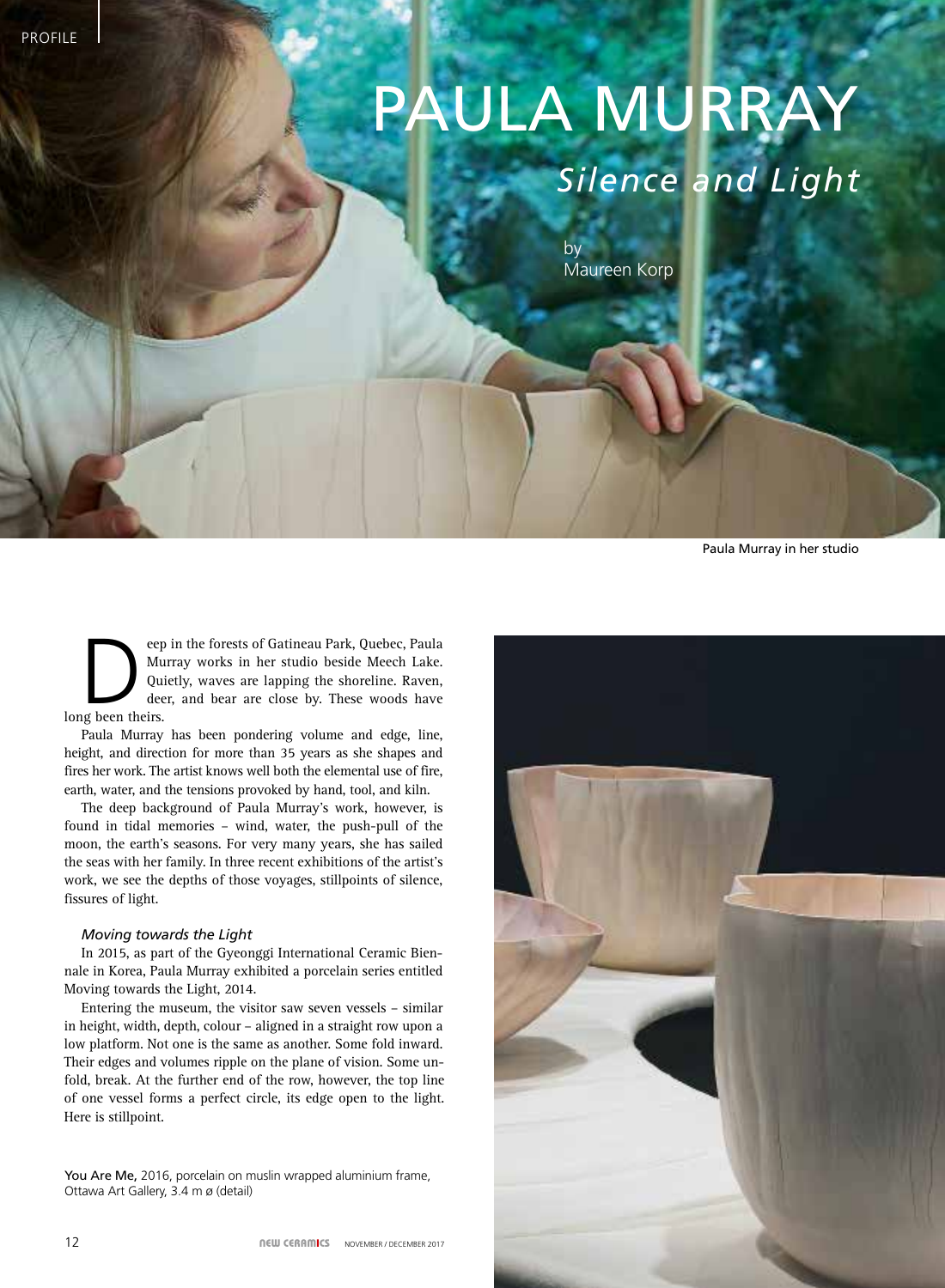

Connection X Connexion, 2014, 95 suspended porcelain scrolls, Peace Study, Galerie Art-image

*The deep background of Paula Murray's work, however, is found in tidal memories - wind, water, the push-pull of the moon, the earth's seasons. For very many years, she has sailed the seas with her family.*

Moving towards the Light has the discipline of a tanka chain, of poetry arranged line by line, syllable by syllable in a precise repetition of thought seeking insight.

Of nearly 2,700 individual entries from 74 countries submitted to the Biennale, fewer than a hundred were chosen for honours by Gyeonggi's jurors. Paula Murray's work was among that select group.

#### *Connection x Connexion*

In 2014, in Gatineau, Quebec, Paula Murray presented a sitespecific, dramatic installation entitled Connection x Connexion at Art-image, Maison de la Culture. Within the gallery, the artist constructed four focal points for the eye to ponder - from floor to ceiling, wall to wall. The whole was a dynamic scene of swooping gestural lines in porcelain, light, and shadow.

 First, Bridges, 2014, a suspension of five loop-de-loops, began at floor level, rising with each loop before reaching ceiling height clear over to the other side of the room. The suspension was fashioned of 95 long, thin porcelain scrolls, each 91 cm long, each knotted with steel wire into a ribbon 8.5 m long. Under each of the five loops, visitors walking beside Bridges saw midden



Sanctuary, 2014, porcelain, live edge quilted maple, Galerie Art-image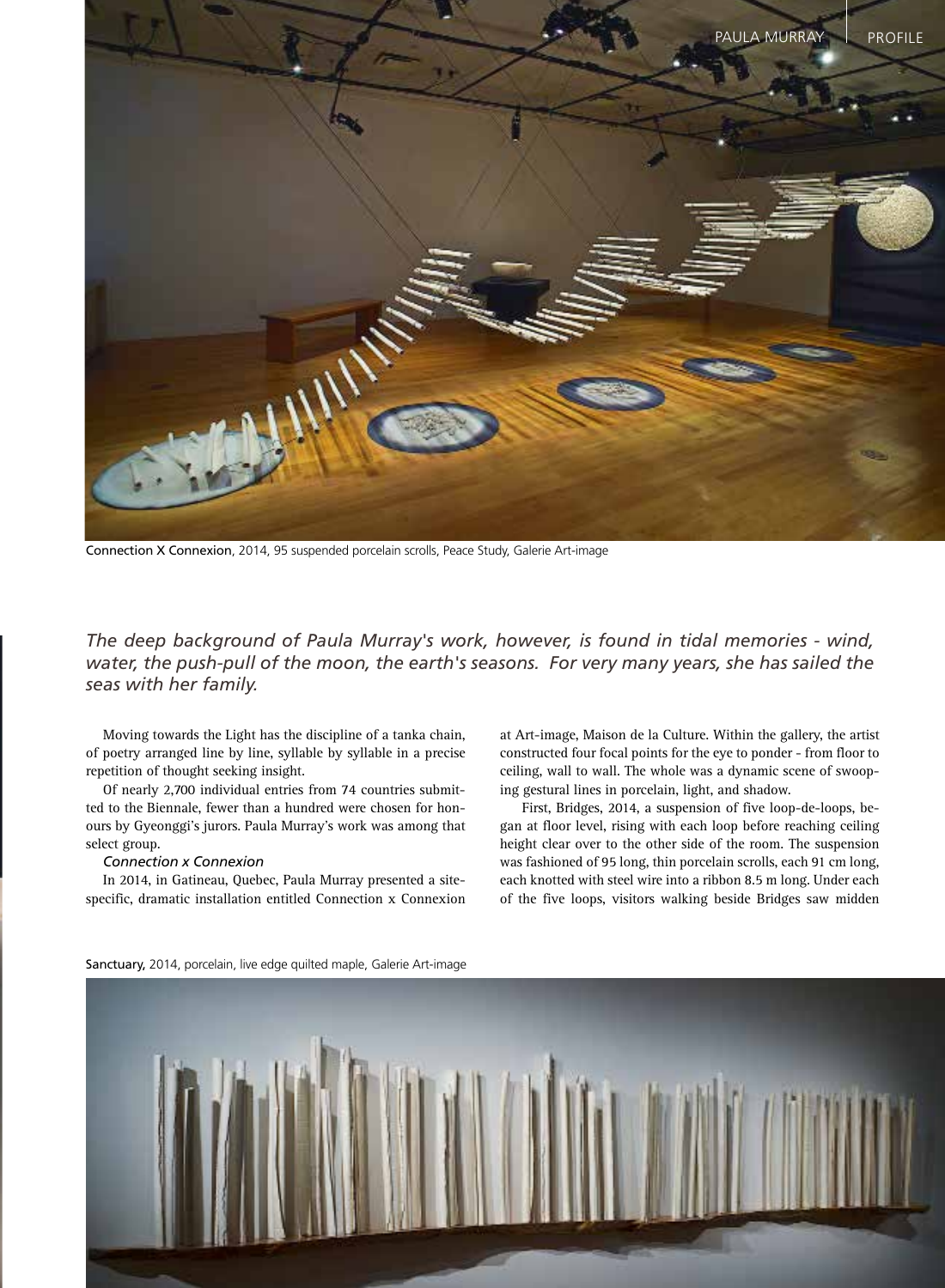Moving Towards the Light 2015, Gyeonggi International Ceramic Biennale (Detail)

You Are Me II, 2016, porcelain, 43 x 45.7 x 45.7cm



heaps of unfettered, unattached, broken scrolls. These had been piled into dark-edged circles.

The terminus of Bridges was Peace Studies, 2014, a large white disk on the far wall. Upon the disk, hundreds of thin white porcelain strips were entangled – germinating energies going nowhere. All remained within the circle.

To the right of Peace Studies, along another wall of the gallery, two narrow wooden shelves displayed rows of porcelain scrolls, each one standing upright, one in front of the other. Entitled Sanctuary I, 2014, and Sanctuary II, 2014, the two shelves prompted thoughts of order, discipline, even prediction.

The many scrolls of Connection x Connexion are palimpsests of one another – words and languages inscribed, forgotten, overlooked, remembered incompletely. Against the third wall on the left of the gallery, however, was evidence of another mythic tale, another path to knowledge. Against the wall, a low bench displayed a large, elegant porcelain bowl. Its interior is luminously white. The source of its light? Rising from the base to the bowl's topmost edge is a fissure, a crack. The bowl is entitled Fragmented Earth,"2014.

In Japan, kintsugi is a traditional method of "repairing" fis-